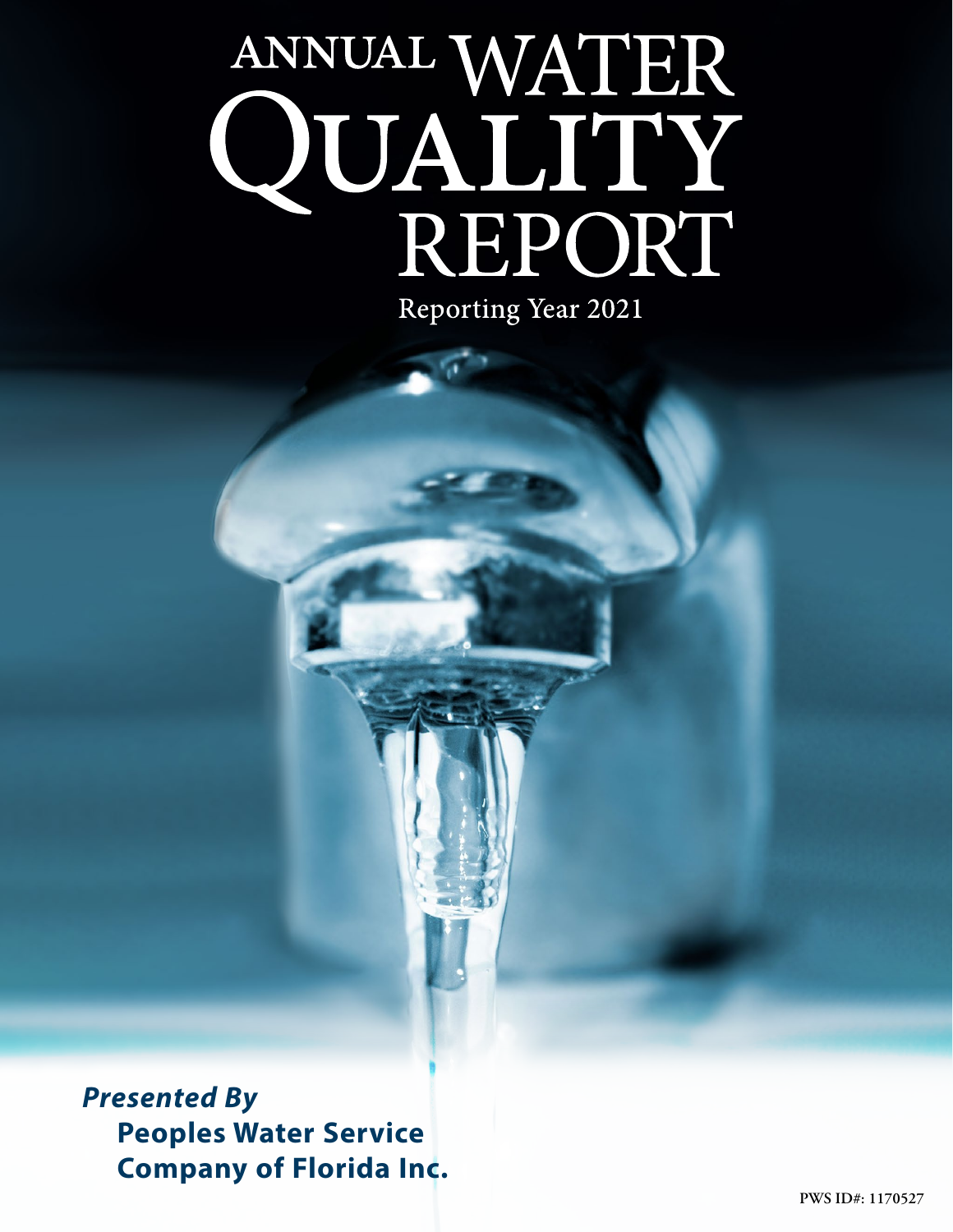

# **We've Come a Long Way**

**Deoples Water Service Company is proud to present our annual water quality** report covering the period between January 1 and December 31, 2021. In a matter of only a few decades, drinking water has become exponentially safer and more reliable than at any other point in human history. Our exceptional staff continues to work hard every day—at all hours—to deliver the highest-quality drinking water without interruption. Although the challenges ahead are many, we feel that by relentlessly investing in customer outreach and education, new treatment technologies, system upgrades, and training, the payoff will be reliable, high-quality tap water delivered to you and your family.

## **Where Does My Water Come From?**

Peoples Water Service Company has five treatment facilities that withdraw water from a sand-and-gravel aquifer. This aquifer is estimated to be 6,500 square miles, and it's used by many water utility companies in southern Alabama and along the Florida Panhandle. During the year, our treatment facilities provided a total of 882 million gallons of drinking water, averaging about 73 million gallons per month or 2.4 million gallons each day, to our customers' homes or businesses.

## **Source Water Assessment**

In 2021 the Florida Department of Environmental Protection<br>(DEP) performed a source water assessment on our system. (DEP) performed a source water assessment on our system. The assessment was conducted to provide information about any potential sources of contamination in the vicinity of our wells. There are 12 potential sources of contamination identified for our system, with low to high susceptibility levels. Potential sources of contamination identified include underground brownfield and delineated areas, petroleum storage tanks, dry cleaning facilities, and a state-funded cleanup site. The assessment results are available on the DEP SWAPP website at <https://fldep.dep.state.fl.us/swapp/>.

# **Important Health Information**

Some people may be more vulnerable to con-<br>
taminants in drinking water than the gen**eral population. Immunocompromised persons such as persons with cancer undergoing chemotherapy, persons who have undergone organ transplants, people with HIV/AIDS or other immune system disorders, some elderly, and infants** 



**may be particularly at risk from infections. These people should seek advice about drinking water from their health care providers. The U.S. EPA/CDC (Centers for Disease Control and Prevention) guidelines on appropriate means to lessen the risk of infection by Cryptosporidium and other microbial contaminants are available from the Safe Drinking Water Hotline at (800) 426-4791 or [http://water.](http://water.epa.gov/drink/hotline) [epa.gov/drink/hotline](http://water.epa.gov/drink/hotline).**

## **What are PFAS?**

Per- and polyfluoroalkyl substances (PFAS) are a group of manufactured chemicals used worldwide since the 1950s to make fluoropolymer coatings and products that resist heat, oil, stains, grease, and water. During production and use, PFAS can migrate into the soil, water, and air. Most PFAS do not break down; they remain in the environment, ultimately finding their way into drinking water. Because of their widespread use and their persistence in the environment, PFAS are found all over the world at low levels. Some PFAS can build up in people and animals with repeated exposure over time.

The most commonly studied PFAS are perfluorooctanoic acid (PFOA) and perfluorooctane sulfonic acid (PFOS). PFOA and PFOS have been phased out of production and use in the United States, but other countries may still manufacture and use them.

Some products that may contain PFAS include:

- Some grease-resistant paper, fast food containers/wrappers, microwave popcorn bags, pizza boxes
- Nonstick cookware
- Stain-resistant coatings used on carpets, upholstery, and other fabrics
- Water-resistant clothing
- Personal care products (shampoo, dental floss) and cosmetics (nail polish, eye makeup)
- Cleaning products
- Paints, varnishes, and sealants

Even though recent efforts to remove PFAS have reduced the likelihood of exposure, some products may still contain them. If you have questions or concerns about products you use in your home, contact the Consumer Product Safety Commission at (800) 638-2772. For a more detailed discussion on PFAS, please visit <https://www.atsdr.cdc.gov/pfas/index.html>.

**QUESTIONS?** For more information about this report, or for any questions relating to your drinking water, please contact Mark Cross, General Manager, at (850) 455-8552 or email [CustomerService@](mailto:CustomerService@PeoplesWaterService.com) [PeoplesWaterService.com.](mailto:CustomerService@PeoplesWaterService.com)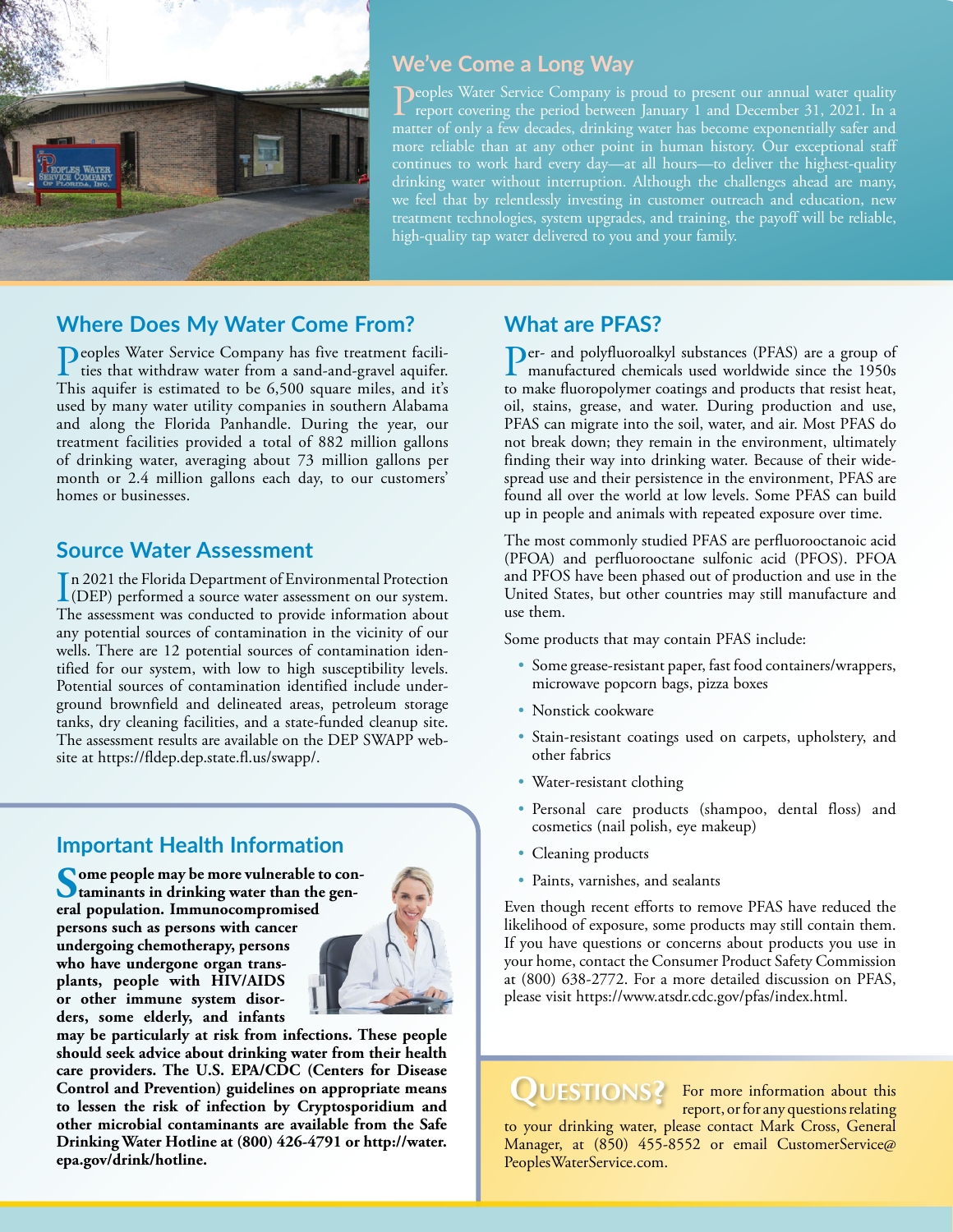## **Substances That Could Be in Water**

The sources of drinking water (both tap water and bottled water) include rivers, lakes, streams, ponds, reservoirs, springs, and wells. As water travels over the surface of the land or through the ground, it dissolves naturally occurring minerals and, in some cases, radioactive material, and can pick up substances resulting from the presence of animals or from human activity.

Contaminants that may be present in source water include:

Microbial Contaminants, such as viruses and bacteria, which may come from sewage treatment plants, septic systems, agricultural livestock operations, and wildlife.

Inorganic Contaminants, such as salts and metals, which can be naturally occurring or result from urban stormwater runoff, industrial or domestic wastewater discharges, oil and gas production, mining, or farming.

Pesticides and Herbicides, which may come from a variety of sources such as agriculture, urban stormwater runoff, and residential uses.

Organic Chemical Contaminants, including synthetic and volatile organic chemicals, which are by-products of industrial processes and petroleum production, and can also come from gas stations, urban stormwater runoff, and septic systems.

Radioactive Contaminants, which can be naturally occurring or be the result of oil and gas production and mining activities.

In order to ensure that tap water is safe to drink, the U.S. EPA prescribes regulations, which limit the amount of certain contaminants in water provided by public water systems. The Food and Drug Administration (FDA) regulations establish limits for contaminants in bottled water, which must provide the same protection for public health.

Drinking water, including bottled water, may reasonably be expected to contain at least small amounts of some contaminants. The presence of contaminants does not necessarily indicate that the water poses a health risk. More information about contaminants and potential health effects can be obtained by calling the U.S. EPA's Safe Drinking Water Hotline at (800) 426-4791.

# **How Is My Water Treated and Purified?**

Peoples Water Service Company's method of treating your<br>water conforms to DEP Chapter 62-550 Drinking Water<br>Step deals Magissine, and Beneating Our treatment are Standards, Monitoring, and Reporting. Our treatment processes consist of a series of steps. The raw water is withdrawn from our source water (sand-and-gravel aquifer) and sent to the treatment facilities. The water passes through a contact area where specific chemicals are added to meet state and federal requirements. Hydrated lime is added for pH adjustment, chlorine (gas) is added for disinfection, and a corrosion inhibitor is added to assist in protecting the distribution system pipes. We have incorporated two sets of granular activated carbon filter systems to assist in the removal of human-made contaminants. After the water has completed the treatment process, it is then pumped to storage tanks and into your home or business.

# **Water Conservation Tips**

You can play a role in conserving water and save your-<br>self money in the process by becoming conscious of the<br>same of the process because and later for the same amount of water your household is using and looking for ways Here are a few tips:

- Automatic dishwashers use 15 gallons for every cycle, regardless of how many dishes are loaded. So get a run for your money and load it to capacity.
- Turn off the tap when brushing your teeth.
- Check every faucet in your home for leaks. Just a slow drip can waste 15 to 20 gallons a day. Fix it and you can save almost 6,000 gallons per year.
- Check your toilets for leaks by putting a few drops of food coloring in the tank. Watch for a few minutes to see if the color shows up in the bowl. It is not uncommon to lose up to 100 gallons a day from an invisible toilet leak. Fix it and you save more than  $30,000$  gallons a year.
- Use your water meter to detect hidden leaks. Simply turn off all taps and water-using appliances. Then check the

# **Lead in Home Plumbing**

I problems, especially for pregnant women and young chilf present, elevated levels of lead can cause serious health dren. Lead in drinking water is primarily from materials and components associated with service lines and home plumbing. We are responsible for providing high-quality drinking water, but we cannot control the variety of materials used in plumbing components. When your water has been sitting for several hours, you can minimize the potential for lead exposure by flushing your tap for 30 seconds to two minutes before using water for drinking or cooking. If you are concerned about lead in your water, you may wish to have your water tested. Information on lead in drinking water, testing methods, and steps you can take to minimize exposure is available from the Safe Drinking Water Hotline at (800) 426-4791 or at [www.](http://www.epa.gov/safewater/lead) [epa.gov/safewater/lead.](http://www.epa.gov/safewater/lead)

# **How Long Can I Store Drinking Water?**

The disinfectant in drinking water will eventually dissipate even in a closed container. If that container housed bacteria prior to filling up with the tap water the bacteria may continue to grow once the disinfectant has dissipated. Some experts believe that water could be stored up to six months before needing to be replaced. Refrigeration will help slow the bacterial growth.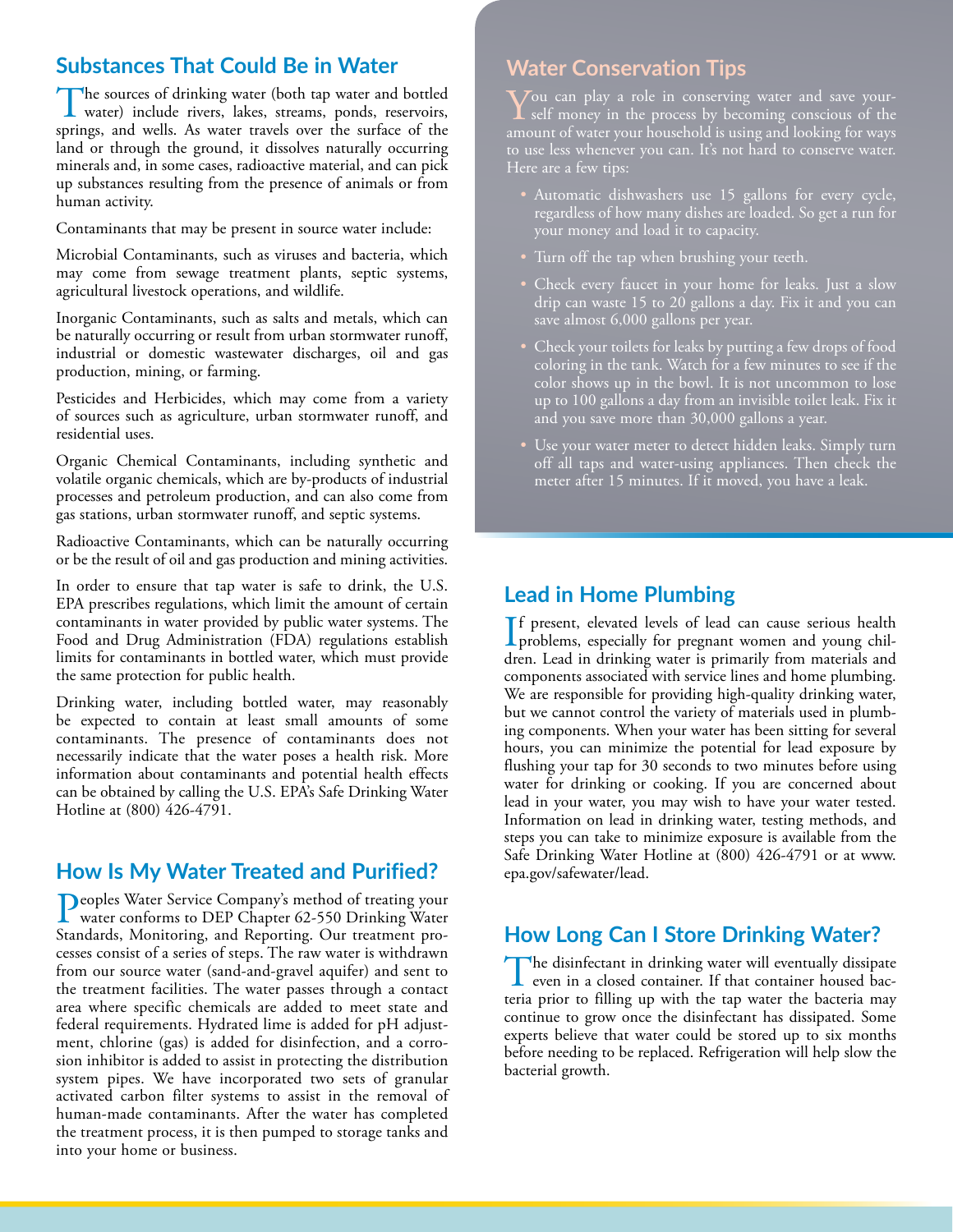# **Test Results**

Peoples Water Service Company monitored for many different kinds of substances on a very strict sampling schedule.<br>The water we deliver must meet specific health standards. Here, we only show those substances that were det water. Remember that detecting a substance does not mean the water is unsafe to drink; our goal is to keep all detects below their respective maximum allowed levels. We are pleased to report that your drinking water meets or exceeds all federal and state requirements.

The state recommends monitoring for certain substances less than once per year because the concentrations of these substances do not change frequently. In these cases, the most recent sample data are included, along with the year in which the sample was taken.

#### RADIOACTIVE CONTAMINANTS

| <b>CONTAMINANT AND UNIT OF</b><br><b>MEASUREMENT</b>    | <b>DATES OF SAMPLING</b><br>(MO./YR.) | <b>MCL VIOLATION</b><br>(YES/NO) | <b>LEVEL</b><br><b>DETECTED</b> | <b>RANGE OF</b><br><b>RESULTS</b> | <b>MCLG</b>    | <b>MCL</b>      | LIKELY SOURCE OF CONTAMINATION |
|---------------------------------------------------------|---------------------------------------|----------------------------------|---------------------------------|-----------------------------------|----------------|-----------------|--------------------------------|
| Alpha Emitters $(pCi/L)$                                | February 2020                         | No                               | 5.38                            | $ND-5.38$                         | $\overline{0}$ | 15 <sup>7</sup> | Erosion of natural deposits    |
| Radium 226 + 228<br>$[{\rm combined~radium}]$ $(pCi/L)$ | February 2020                         | No                               | 2.88                            | $ND-2.88$                         | $\Omega$       |                 | Erosion of natural deposits    |

#### PRIMARY REGULATED CONTAMINANTS

**Inorganic Contaminants**

| <b>CONTAMINANT</b><br><b>AND UNIT OF</b><br><b>MEASUREMENT</b> | <b>DATES OF SAMPLING</b><br>(MO./YR.) | <b>MCL</b><br><b>VIOLATION</b><br>(YES/NO) | <b>LEVEL</b><br><b>DETECTED</b> | <b>RANGE OF</b><br><b>RESULTS</b> | <b>MCLG</b>    | <b>MCL</b>     | LIKELY SOURCE OF CONTAMINATION                                                                                                                                          |
|----------------------------------------------------------------|---------------------------------------|--------------------------------------------|---------------------------------|-----------------------------------|----------------|----------------|-------------------------------------------------------------------------------------------------------------------------------------------------------------------------|
| <b>Barium</b> (ppm)                                            | February 2020                         | No                                         | 0.03                            | $0.015 - 0.03$                    | $\overline{2}$ | $\overline{2}$ | Discharge of drilling wastes; discharge from<br>metal refineries; erosion of natural deposits                                                                           |
| <b>Fluoride</b> (ppm)                                          | February 2020                         | No                                         | 0.03                            | $ND-0.03$                         | $\overline{4}$ | 4.0            | Erosion of natural deposits; discharge from<br>fertilizer and aluminum factories; water<br>additive which promotes strong teeth when<br>at the optimum level of 0.7 ppm |
| Lead [point of<br>entry] (ppb)                                 | February 2020                         | No                                         | 1.6                             | $ND-1.6$                          | <b>NA</b>      | 15             | Residue from human-made pollution such<br>as auto emissions and paint; lead pipe,<br>casing, and solder                                                                 |
| <b>Nickel</b> (ppb)                                            | February 2020                         | No                                         | 3.5                             | $ND-3.5$                          | <b>NA</b>      | 100            | Pollution from mining and refining<br>operations; natural occurrence in soil                                                                                            |
| Nitrate [as nitrogen]<br>(ppm)                                 | January 2021                          | N <sub>o</sub>                             | 1.8                             | $0.047 - 1.8$                     | 10             | 10             | Runoff from fertilizer use; leaching from<br>septic tanks, sewage; erosion of natural<br>deposits                                                                       |
| <b>Selenium</b> (ppb)                                          | February 2020                         | No                                         | 2.3                             | $ND-2.3$                          | 50             | 50             | Discharge from petroleum and metal<br>refineries; erosion of natural deposits;<br>discharge from mines                                                                  |
| <b>Sodium</b> (ppm)                                            | February 2020                         | N <sub>o</sub>                             | 29.7                            | $5.9 - 29.7$                      | <b>NA</b>      | 160            | Saltwater intrusion; leaching from soil                                                                                                                                 |
| <b>Volatile Organic Contaminants</b>                           |                                       |                                            |                                 |                                   |                |                |                                                                                                                                                                         |
| Tetrachloroethylene<br>(ppb)                                   | January-December 2021                 | No                                         | 1.6                             | $ND-2.2$                          | $\mathbf{0}$   | $\overline{3}$ | Discharge from factories and dry cleaners                                                                                                                               |
| Xylenes (ppm)                                                  | January-December 2021                 | No                                         | 0.000095                        | ND-0.00094                        | 10             | 10             | Discharge from petroleum factories;<br>discharge from chemical factories                                                                                                |



# **Definitions**

**90th %ile:** The levels reported for lead and copper represent the 90th percentile of the total number of sites tested. The 90th percentile is equal to or greater than 90% of our lead and copper detections.

**AL (Action Level):** The concentration of a contaminant which, if exceeded, triggers treatment or other requirements which a water system must follow.

### **MCL (Maximum Contaminant Level):**

The highest level of a contaminant that is allowed in drinking water. MCLs are set as close to the MCLGs as feasible using the best available treatment technology.

## **MCLG (Maximum Contaminant Level**

**Goal):** The level of a contaminant in drinking water below which there is no known or expected risk to health. MCLGs allow for a margin of safety.

### **MRDL (Maximum Residual Disinfectant**

**Level):** The highest level of a disinfectant allowed in drinking water. There is convincing evidence that addition of a disinfectant is necessary for control of microbial contaminants.

#### **MRDLG (Maximum Residual Disinfectant Level Goal):** The level of a drinking water

disinfectant below which there is no known or expected risk to health. MRDLGs do not reflect the benefits of the use of disinfectants to control microbial contaminants.

**NA:** Not applicable.

**ND (Not detected):** Indicates that the substance was not found by laboratory analysis.

**pCi/L (picocuries per liter):** A measure of radioactivity.

**ppb (parts per billion):** One part substance per billion parts water (or micrograms per liter).

**ppm (parts per million):** One part substance per million parts water (or milligrams per liter).

**SMCL (Secondary Maximum Contaminant Level):** These standards are developed to protect aesthetic qualities of drinking water and are not health based.